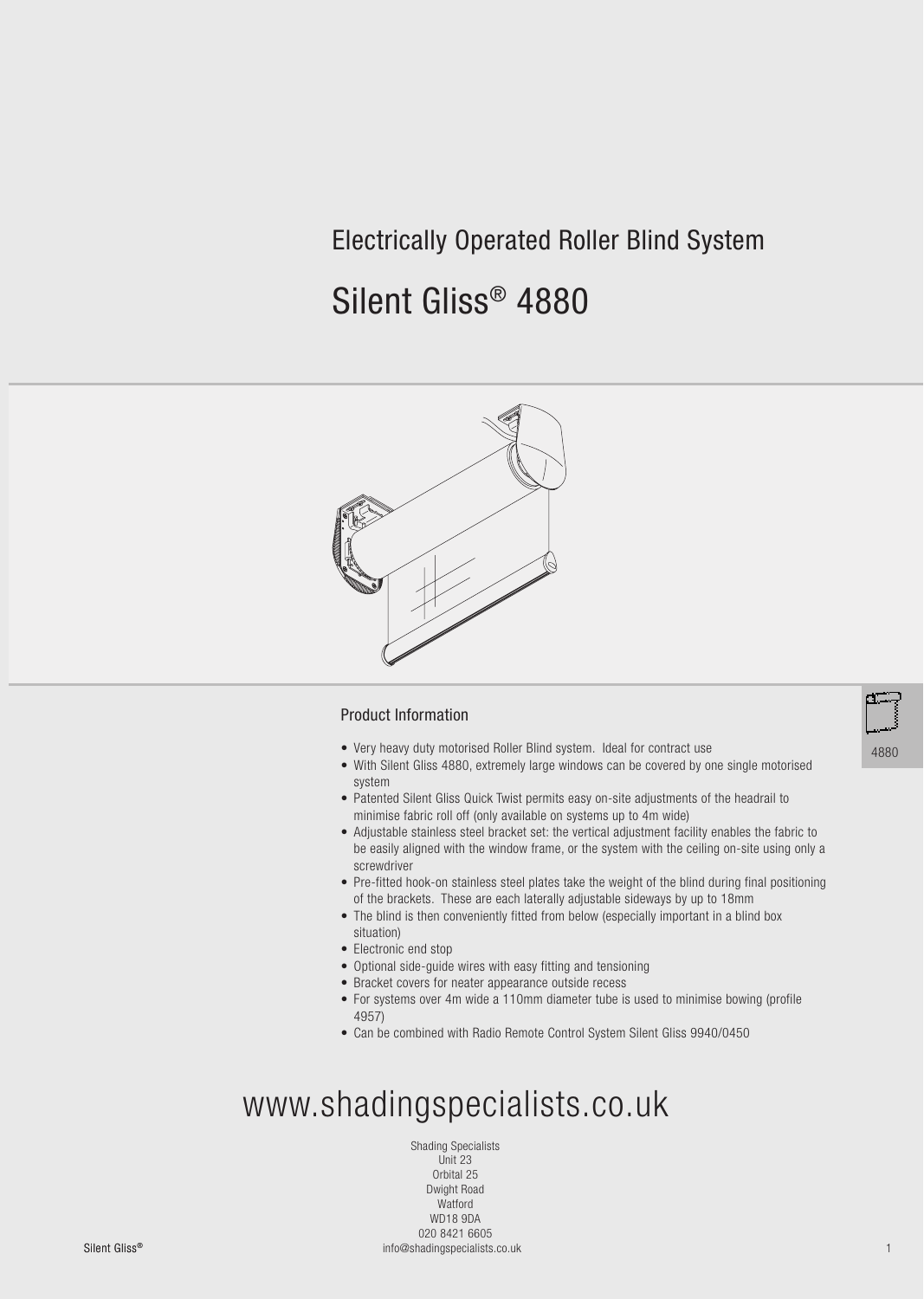#### Profile and Specification Information

#### Profile 4901 (80mm tube diameter)



Profile 4957 (110mm tube diameter)





Specification Guide - download from www.silentgliss.co.uk (password required).

Silent Gliss 4880 electrically operated roller blind system for very heavy duty applications. Assembled complete with anodised aluminium headrail and stainless steel bracket combination set 4944 incorporating hook on plates to take weight of blind during fitting. Fix to wall/ceiling/inside recess. Incorporating SG patented QuickTwist for easy on site adjustment of the headrail to prevent fabric roll off. Powered 230V 50Hz motor situated left side incorporating a progressive limit switch unit. Provided with 0615 switch and 0766 in-line connector as standard. Fabrics to be selected from Silent Gliss range.

#### How to Measure

#### Measurement information with profile 4901 (80mm tube)



A: system width B: system drop C: fabric width

Attention: when installing the blind without bracket covers left and right the total system width will be reduced by 30mm (2 x 15mm)

System measures are indicated with bracket covers. Please refer to Maximum Surface Area Chart for exact total maximum measures of system.

#### Measurement information with profile 4957 (110mm tube)



A: system width B: system drop C: fabric width

Attention: when installing the blind without bracket covers left and right the total system width will be reduced by 30mm (2 x 15mm)

System measures are indicated with bracket covers. Please refer to Max. Surface Area Chart for exact total maximum measures of system.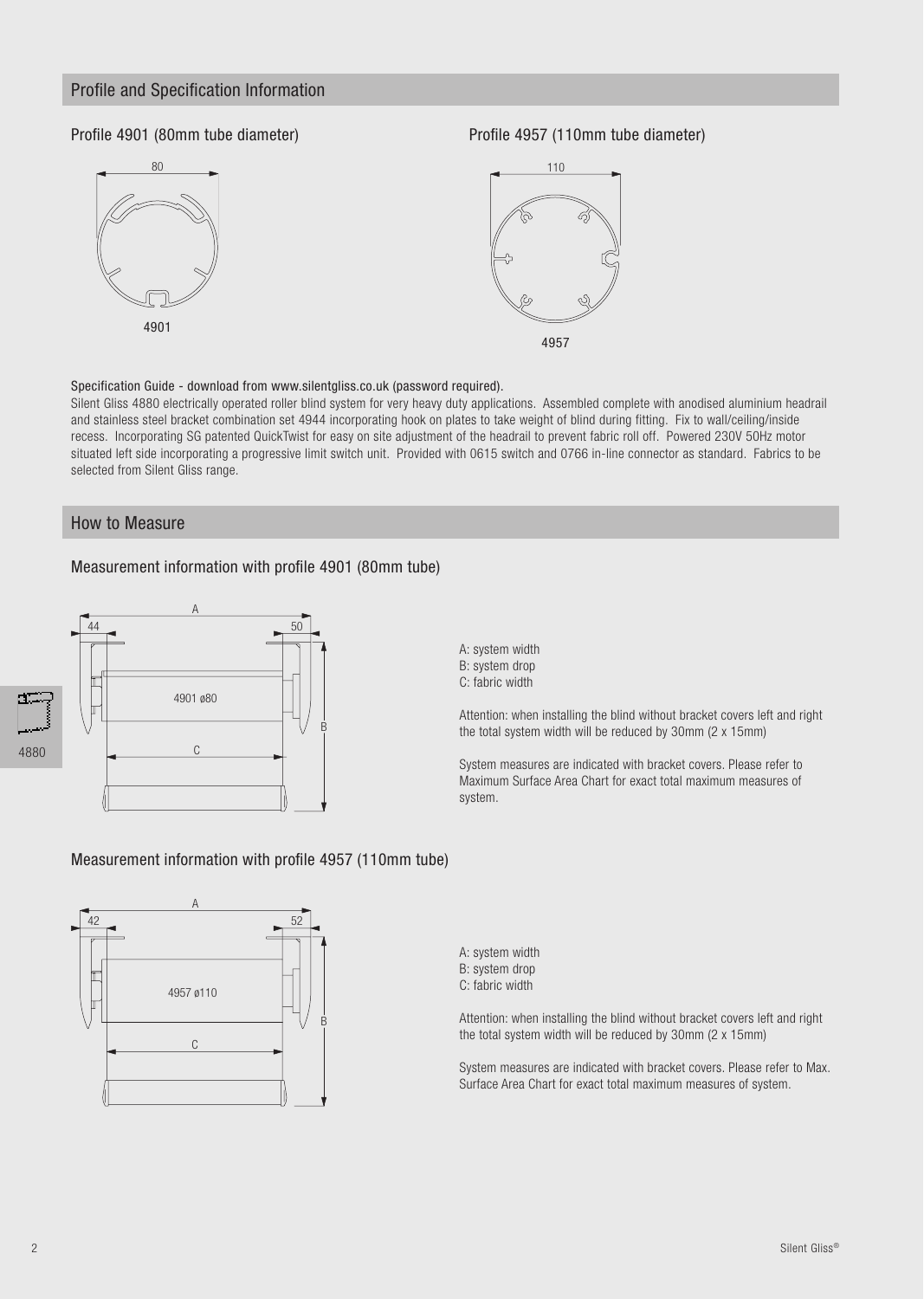### System Dimensions











9m with 4957 tube <sup>36</sup>23kg with 4901 tube 23kg with 4957 tube

4m with 4901 tube

57 The T2cm 12m with 4901 tube 72cm 12m with 4957 tube

#### Maximum surface area chart

|   |                   | $A \longrightarrow$ |       |                |                  |                |                        |                |                |
|---|-------------------|---------------------|-------|----------------|------------------|----------------|------------------------|----------------|----------------|
|   |                   | 2 <sub>m</sub>      | 2.5 m | 3 <sub>m</sub> | 3.5 <sub>m</sub> | 4 <sub>m</sub> | 4.5 m                  | 5 <sub>m</sub> |                |
| B | 2 <sub>m</sub>    |                     |       |                |                  | $\circ$        | $\bigcirc$             | $\bigcirc$     |                |
| ₩ | 2.5 <sub>m</sub>  | D                   |       |                |                  | $\bigcirc$     | $\bigcirc$             | $\bigcirc$     |                |
|   | 3 <sub>m</sub>    |                     |       |                |                  | $\circ$        | $\circ$                | $\bigcirc$     |                |
|   | 3.5 <sub>m</sub>  |                     |       |                |                  | $\bigcirc$     | $\bigcirc$             | $\bigcirc$     |                |
|   | 4 m               |                     |       |                |                  | $\circ$        | $\bigcirc$             | $\bigcirc$     |                |
|   | 4.5 <sub>m</sub>  |                     |       |                |                  | $\circ$        | $\circ$                | $\circ$        |                |
|   | 5 <sub>m</sub>    |                     |       |                |                  | $\circ$        | $\circ$                | $\bigcirc$     |                |
|   | 5.5 <sub>m</sub>  |                     |       |                |                  | $\bigcirc$     | $\bigcirc$             | $\circ$        | $\overline{C}$ |
|   | 6 m               |                     |       |                |                  | $\circ$        | $\circ$                | $\circ$        |                |
|   | 6.5 m             |                     |       |                |                  | $\bigcirc$     | $\bigcirc$             | $\bigcirc$     |                |
|   | 7 <sub>m</sub>    | D                   |       |                | Ð                | $\bigcirc$     | $\bigcirc$             | $\bigcirc$     |                |
|   | 7.5 <sub>m</sub>  |                     |       |                |                  | $\bigcirc$     | $\circ$                |                |                |
|   | 8 <sub>m</sub>    |                     |       |                |                  | O              | $\circ$                |                |                |
|   | 8.5 <sub>m</sub>  |                     |       |                |                  | $\bigcirc$     |                        |                |                |
|   | 9 <sub>m</sub>    |                     |       |                |                  | $\bigcirc$     |                        |                |                |
|   | 9.5 <sub>m</sub>  |                     |       |                |                  |                |                        |                |                |
|   | 10 <sub>m</sub>   |                     |       |                |                  |                |                        |                |                |
|   | 10.5 <sub>m</sub> |                     |       |                |                  |                |                        |                |                |
|   | 11 <sub>m</sub>   |                     |       |                |                  |                |                        |                |                |
|   | 11.5 m            |                     |       |                |                  |                | max. 36 m <sup>2</sup> |                |                |
|   | 12 <sub>m</sub>   | J                   |       |                |                  |                |                        |                |                |
|   |                   |                     |       |                |                  |                |                        |                |                |

4901 (ø 80 mm)

5 4957 (ø 110 mm)

4880

The maximum surface always depends on available fabric widths and fabric weight. As of a width of 4m the system 4880 is supplied with the profile 4957 (110mm tube).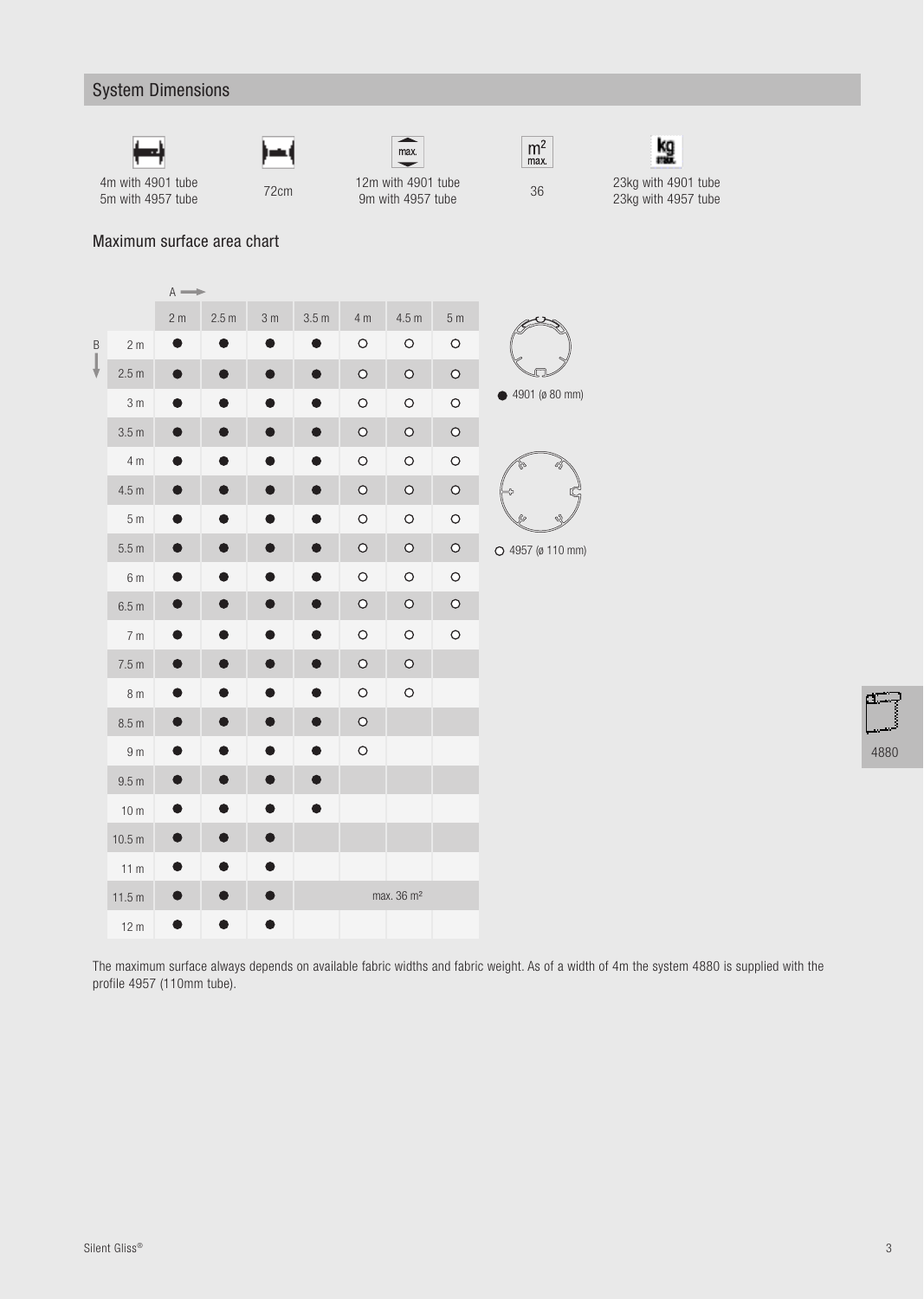#### **System Options**

Side guides for stabilising blind systems and sloped applications (up to 15° incline)



4946 Top fastener 4948 Wire rope (1.5mm) 3036 Bracket 4947 Bottom fastener

The bracket 3134 (with cover 3133) can be used as an alternative to 3036 for greater clearance.

Hook-in Installation Plates



Specially designed pre- tted hook-in plates 4972 (A) take the weight of the blind whilst the tters carry out nal detailed positioning (B) of the brackets. The brackets can be sideways adjusted by up to 18mm. This unique feature is very well received b

### **Fitting Information**

4880

Bracket positioning and basic fitting features

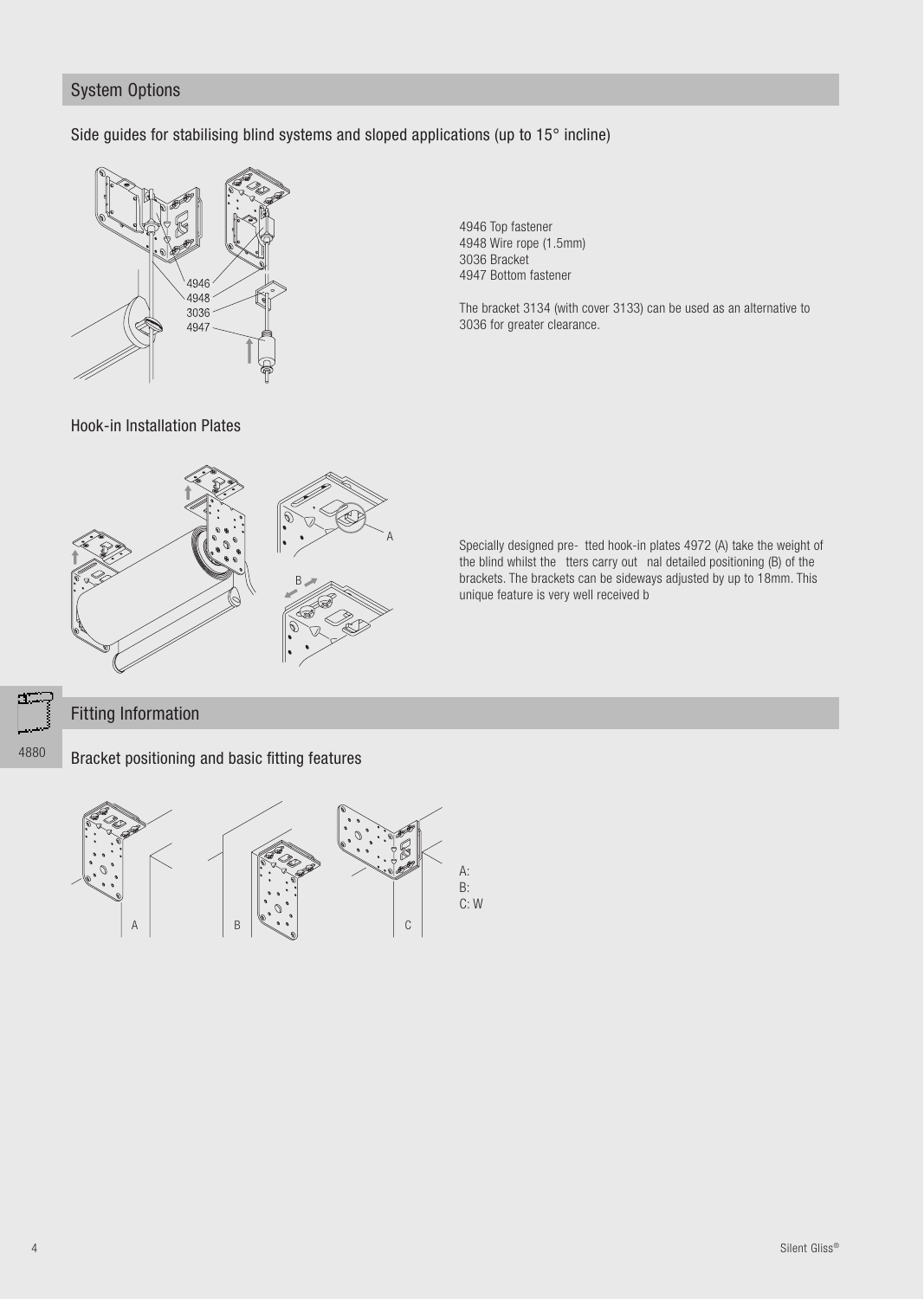Silent Gliss Quick Twist (patented)



Adjustment feature for fabric rolling off adaptations.

Patented Silent Gliss Quick Twist permits easy on-site adjustments of the heatrail to minimise fabric roll off (only available on systems up to 4m width, using the 80mm tube 4901.)

Hook-in installation plates



The brackets can be laterally adjusted by up to 18mm.

Specially designed pre- tted hook-in plates (A) take the weight of the

Adjustable stainless steel bracket set (for vertical adjustments)



4880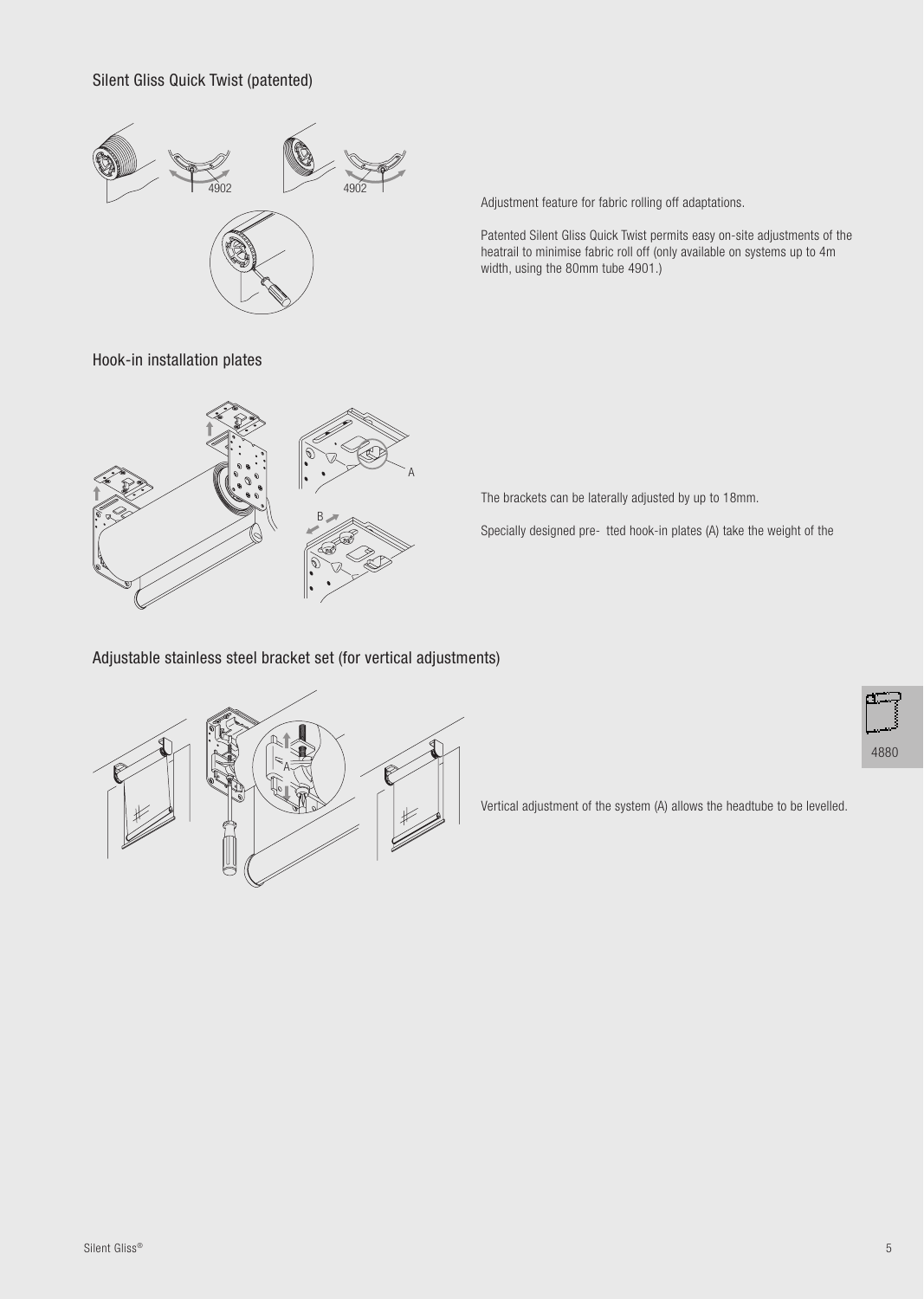90

86

#### Ceiling fix (profile 4901; 80mm tube)





The fitting key parts shown above are part of bracket set 4949.

#### Ceiling fix (profile 4957; 110mm tube)





90

4972 Plate 53

The fitting key parts shown above are part of bracket set 4949.

#### Recess fix (profile 4901; 80mm tube)





The fitting key parts shown above are part of bracket set 4949.

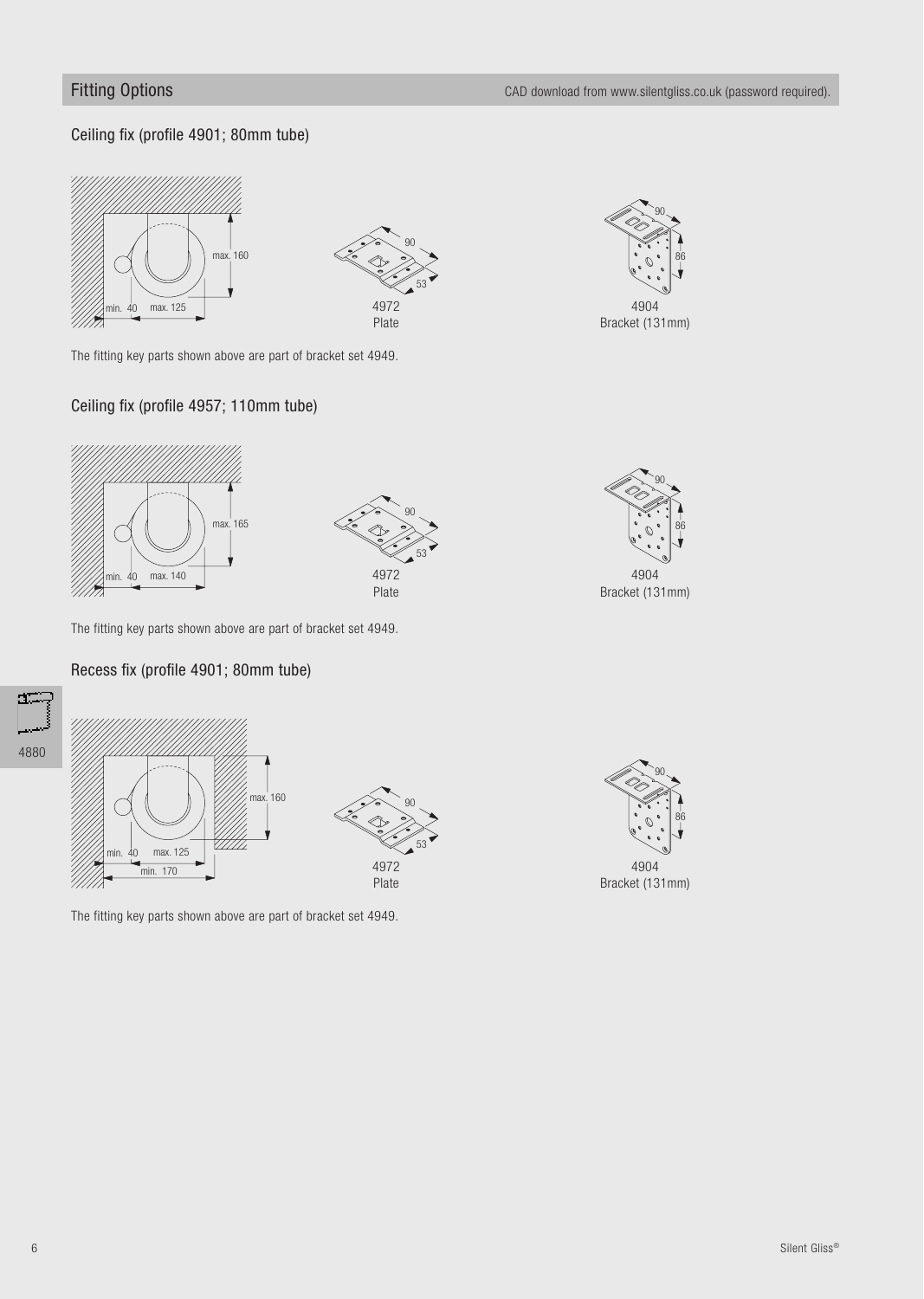#### Recess fix (profile 4957; 110mm tube)





90

4904 Bracket (131mm)

86

The fitting key parts shown above are part of bracket set 4949.

#### Wall fix (profile 4901; 80mm tube)



The fitting key parts shown above are part of bracket set 4949.

#### Wall fix (profile 4957; 110mm tube)



The fitting key parts shown above are part of bracket set 4949.

#### Standard Accessories

|      |            |       | 4902 |                     |  |
|------|------------|-------|------|---------------------|--|
| 4903 | Bottom bar | ∕ड ≉∕ | 4914 | Bearing combination |  |
| 4915 | Support    |       | 4939 | Shaft               |  |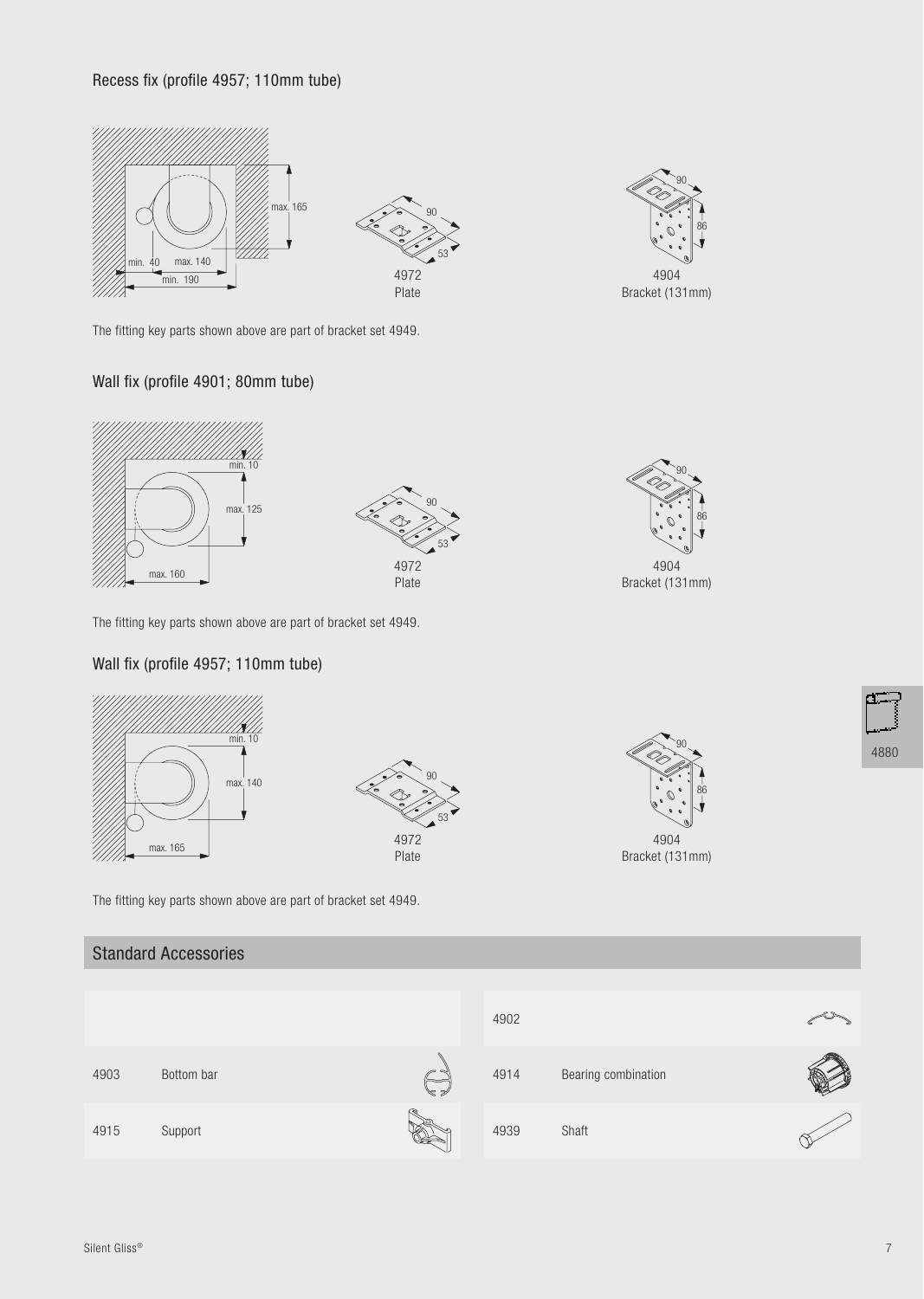| 4943  | Acrylic rod (ø4mm)    |         | 4956 | Bracket cover (146mm) |  |
|-------|-----------------------|---------|------|-----------------------|--|
| 4957  |                       | ⊫<br>ه. | 4963 | Acrylic rod (ø6mm)    |  |
| 10326 | Motor 20-Series, 230V |         |      |                       |  |

#### Sets

| 4949 | Bracket set, containing | 4904 | Bracket (131mm) | $\overline{2}$ | O<br>$\ddot{\cdot}$                            |
|------|-------------------------|------|-----------------|----------------|------------------------------------------------|
|      |                         | 4906 | Plate           |                |                                                |
|      |                         | 4966 | Special screw   |                | $\begin{pmatrix} 1 & 1 \\ 1 & 1 \end{pmatrix}$ |
|      |                         | 4972 | Plate           | $\overline{2}$ |                                                |

### Optional Accessories

|      | 0578 | Pattress box           |                                                                                                              | 0615  | Latching switch inc. pattress box        | $\cdot \mathbb{R}$ . |
|------|------|------------------------|--------------------------------------------------------------------------------------------------------------|-------|------------------------------------------|----------------------|
| a=.  | 0997 | Motor Test Lead        |                                                                                                              | 3036  | Bracket (47mm)                           |                      |
| 4880 | 3133 | Bracket cover (60mm)   |                                                                                                              | 3134  | Extension bracket (60mm)                 |                      |
|      | 4946 | Wire rope top fastener |                                                                                                              | 4947  | Wire rope bottom fastener                | <u>U</u>             |
|      | 4948 | Wire rope (ø 1,5mm)    |                                                                                                              | 4951  | Steel Rod                                |                      |
|      | 4972 | Plate                  |                                                                                                              | 5741  | Klik plug                                |                      |
|      | 5742 | Klik socket            | $\begin{bmatrix} \mathbf{0} & \mathbf{0} & \mathbf{0} \\ \mathbf{0} & \mathbf{0} & \mathbf{0} \end{bmatrix}$ | 10327 | Motor 20-Series, 230V, radio<br>receiver |                      |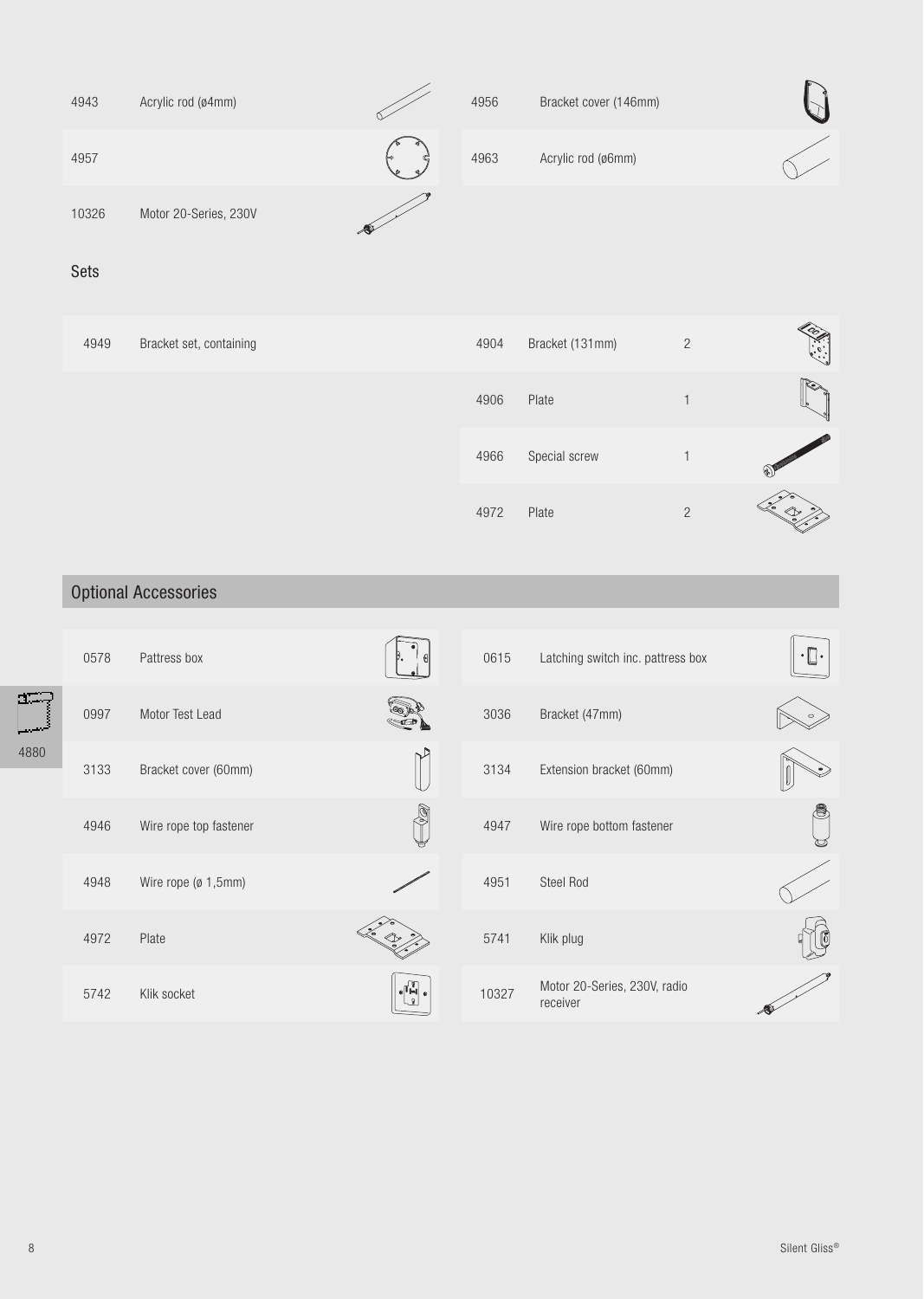#### Overview Motors & Controls

|                                                                                      | Motor        |  |  |
|--------------------------------------------------------------------------------------|--------------|--|--|
|                                                                                      |              |  |  |
| <b>Motor and Control Features</b>                                                    |              |  |  |
|                                                                                      | 10326, 10327 |  |  |
|                                                                                      |              |  |  |
| <b>Motor Features</b>                                                                |              |  |  |
| Electronic end-stop programming with Silent Gliss transmitters or limit setting lead |              |  |  |
| Electronic revolution counter (unlimited revolution)                                 |              |  |  |
| Two intermediate positions possible (only applicable with built-in motor receiver)   |              |  |  |
| Exact programming of intermediate positions possible                                 |              |  |  |
| Parallel wiring possible without additional relays                                   |              |  |  |
| Parallel wiring possible without additional relays with built-in motor receiver      |              |  |  |
| Soft stop                                                                            |              |  |  |
| No stop clicking                                                                     |              |  |  |
| Cable connectable with plug into motor and available in different lengths            |              |  |  |
|                                                                                      |              |  |  |
| <b>Control Features</b>                                                              |              |  |  |
|                                                                                      |              |  |  |

| Silent Gliss Radio Remote Control System 9940 (only applicable with built-in motor receiver) |  |
|----------------------------------------------------------------------------------------------|--|
| Silent Gliss Radio Remote Control System 0450 (external receiver necessary)                  |  |
| Suitable for all common home automation and bus systems                                      |  |

#### Motorisation

#### Motors Silent Gliss 10326/10327



Operating Methods

Operation via fixed switch with motor 10326



- Voltage: 230V
- Frequency of Receiver of Motors 10327: 915MHz
- Torque: 15Nm
- Speed: 23rpm
- Frequency: 50Hz
- Power: 215W
- Current: 0.95A
- Thermal overload protection
- CE Standard
- Cable pluggable



Up to 10 motors can be wired in parallel, cumulative total load must be 25% below the switch/fuse rating.

When using the Fixed Switch control for multiple blinds, when operating simultaneously the blinds may not necessarily stop at precisley the same intermediate point. Top and bottom levels can be preset in alignment.

If this is a requirement of the system then it is recommeneded that System 9940/0450 Radio Controls is used with individual and simultaneous switching.